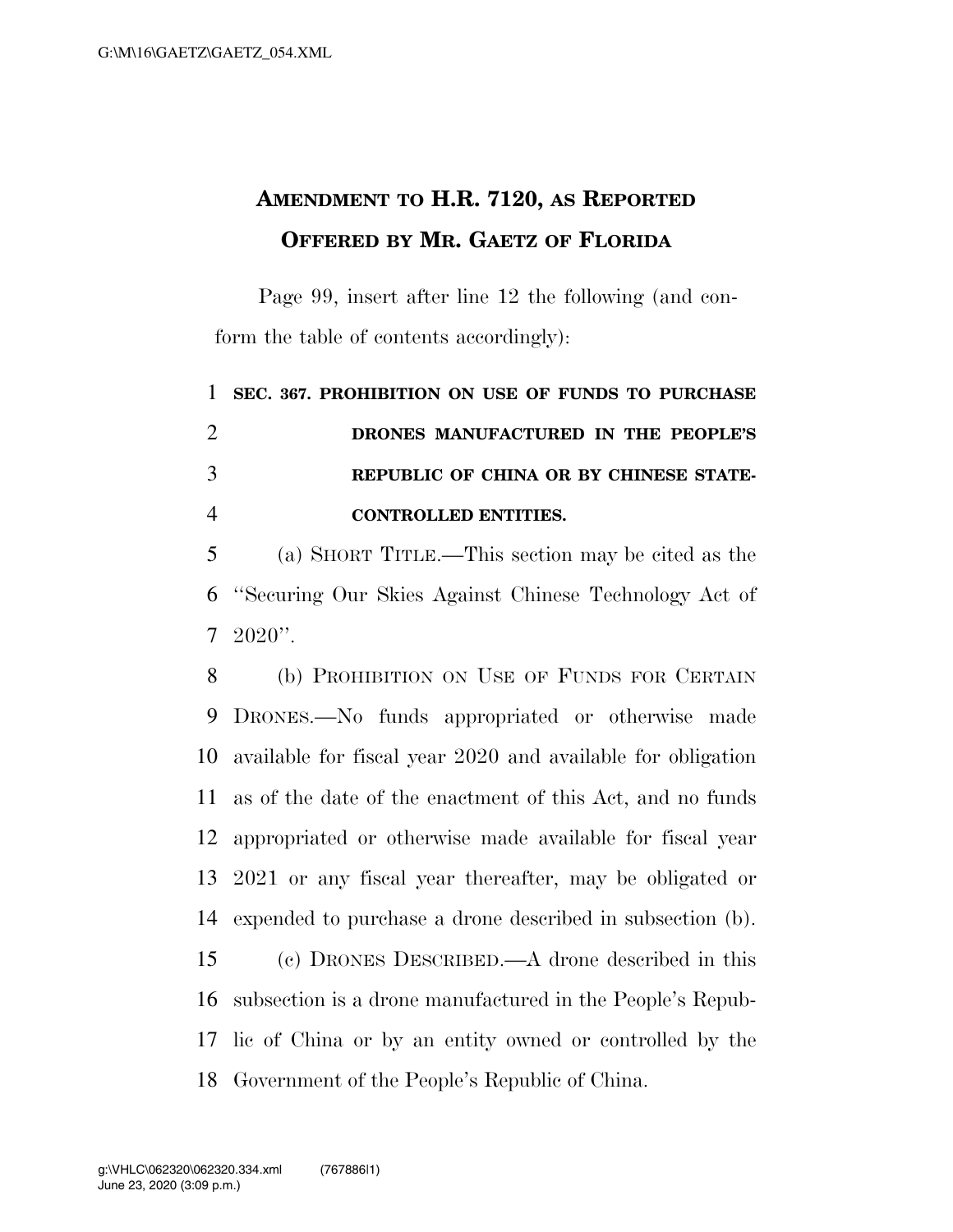$\mathfrak{D}$ 

 (d) APPLICATION TO PRIVATE ENTITIES AND STATE AND LOCAL GOVERNMENTS.—

 (1) IN GENERAL.—The prohibition under sub- section (a) includes a prohibition on the obligation or expenditure of funds described in that subsection for the purchase of a drone described in subsection (b) by a private entity or a State or local govern- ment (including a law enforcement agency) that re- ceived such funds through a grant or any other means.

 (2) CERTIFICATION REQUIRED TO RECEIVE FU- TURE FUNDS.—On and after the date of the enact- ment of this Act, the head of an executive agency may not provide funds described in subsection (a) to a private entity or a State or local government un- less the entity or government certifies that the entity or government, as the case may be, is not using drones described in subsection (b).

(e) DEFINITIONS.—In this section:

 (1) DRONE.—The term ''drone'' has the mean- ing given the term ''unmanned aircraft'' in section 44801 of title 49, United States Code.